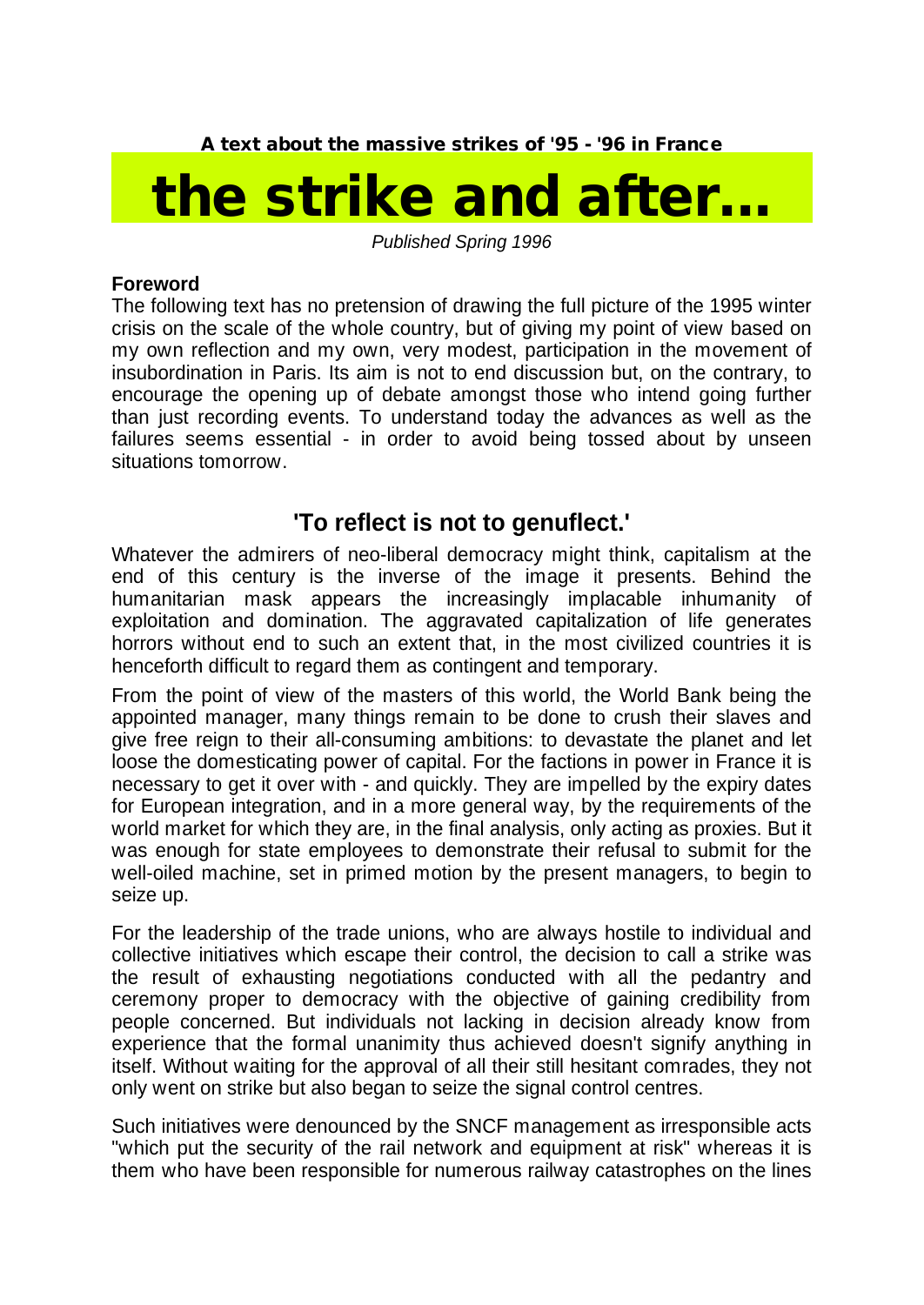which don't pay - by letting them fall into disrepair. In reality, such acts reveal the vulnerability of the transport network which is more and more centralized and computerized. The generalization of the latest technology is at once the source of the power and the general weakness of the system. It is a weapon of capital aiming to domesticate humans and to render their presence more and more obsolete. At the same time, all that was necessary was for a handful of individuals to occupy the control centres and signal boxes, carry out some basic acts of sabotage, like erasing the computer's memory, for the network to be paralysed in its entirety.

The leadership of the trade unions viewed with suspicion the first spontaneous outbursts which took place without their approval and which would have enormous unforeseen consequences. For those responsible for labour power, work is life itself and a strike is merely one of the unfortunate means the wardens of survival are sometimes obliged to use in order to attain their desired end. They do not understand that to stop work, even in a momentary fashion, forms part of the pleasures of life even though it absorbs a lot of energy and you sometimes lose money.

For a great deal of the strikers, the strike, on average, was set to become an end in itself. An activity breaking with daily life. It allowed heads to be lifted up and the cycle of resignation to be broken, to break somewhat, trade separation, to speak, to party, to demonstrate in the street and - and why not? - to have a feast with the people in the neighbourhood, which, by the way, happened much more on the fringes than in the centre of Paris, now being transformed into a museum and into a commercial centre for luxury goods.

The holders of state power, apologists for social Darwinism,[\\[1\]](file:///G:\\\\site\\\\Strike%2095%20and%20after.html) have denounced such unwillingness as the "corporatism of the privileged worker", in short, as a survival reflex of antediluvian species unable to adapt. This view has nothing new about it. It dates from some fifteen years ago when the workers in traditional industries resisted, sometimes very violently, their disappearance...a primordial situation in order to bring the stubborn under control and permit the reconversion of capital.

The workers in state industries like the SNCF are, by tradition, marked by corporatism and underpinned by professional pride. But when the initiators of the first strikes affirmed that they were "striking for themselves but also for all proletarians waged and unwaged", they showed that they were overcoming their habitual shopkeepers' outlook which had been the cause so much that was wrong during the preceding strikes, in particular during the winter of 1986.

The content of the first intense discussions held, as often as not, in cafés as well as in assemblies, showed that there had been some subterranean maturation well before the outbreak of the strike. The majority were, to be sure, mainly preoccupied with the many questions relating to the status of the state workers. But a more conscious and determined minority went much further and attempted to tackle all the problems of daily survival. The responses were very confused, tainted with ideology and the language of pure democracy, $[2]$  but one felt a critical reflection, a search for real perspectives which would permit "the human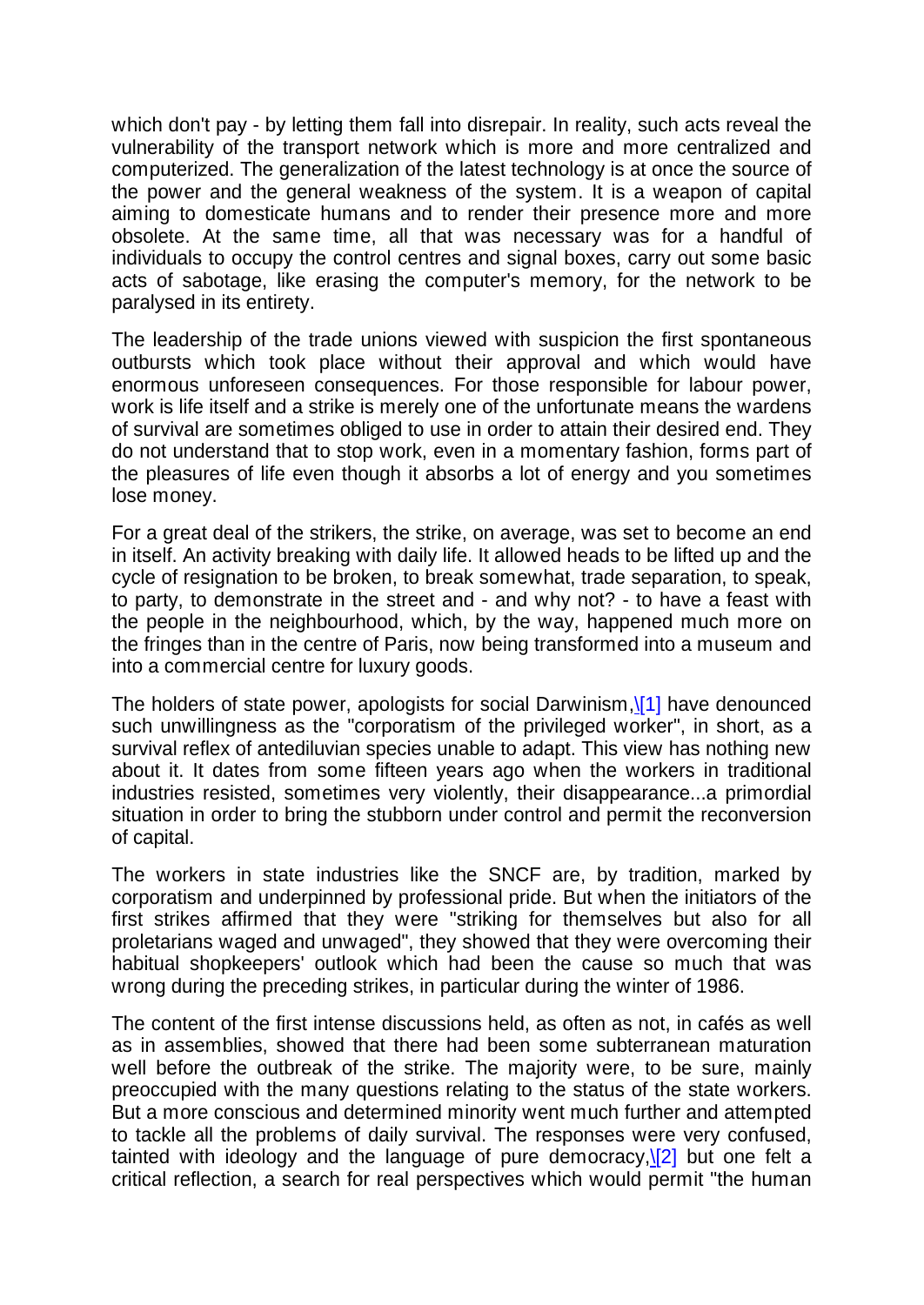to be replaced at the centre against the dictatorship of the market", beyond capital's inhuman categories and the separations and roles which accompany them.

Thus, the strikers at SNCF, telecom, RATP (metro) and even the electricity industry accepted that people not belonging to the state industries were present in the general assemblies, organizing soup kitchens for down-and-outs and reconnecting, in part, electricity to shelters for the poor. These were the seeds of helping one another break with the ideology of belonging to a firm and the insane egotism peculiar to contemporary capitalism.

Ridicule failed to kill anymore: the wretched attempts by the state to set the population against the strikers failed. After the fiasco of the first demonstration of "angry passengers held hostage by the strikers", it decided to cancel the following demos. In spite of the generalization of disorder on urban transport, the population were not at all unsympathetic to the strikers, an attitude which stood out clearly from the latent hostility during the preceding SNCF strikes, in particular during the winter of 1986. In general, the sympathy was passive sometimes active: the setting up of a support fund for the strikers, putting up those occupying depots in the centre of Paris and who lived too far away on the outskirts to return every evening to their home, etc.

There were moments when it was possible to think that things were going to go much further. But the initial dynamism foundered, then came to a halt, without the demands which had caused the strike even being met, in spite of the general bitterness when the strikes were called off and the continuation of certain pockets of resistance.

The repression had been restrained, except in sectors which are ultra-sensitive to the functioning of capital, like in the electricity industry, where it was directed at isolated pockets of unyielding resistance. The absence of cash, the fear of being without it and of being laid-off, had been some of the factors which had contributed to the general inertia, in particular in the most structured sectors of capital where self-reliance, the war of one against all and of each against themselves, are, henceforth the rule. But the strikers themselves were less hamstrung by lack of money, at least immediately. Moreover, the determined among them replied to people who proposed to raise money on their behalf: "we are fed up with striking by proxy. Better to go out on strike yourselves".

The critique of 'striking by delegates' was to the point. It put in relief the somewhat amorphous behaviour of ordinary citizens, accustomed at work to delegate the resolution of their problems to official and officious individuals and therefore, scarcely inclined to show any spirit of initiative. Moreover, on the whole they continued to work, willingly or reluctantly, at best marching behind the trade union leadership, with the unemployed sometimes by their side. Even the mass of strikers were less and less mobilized. They stuck to the simple matter of renewing the strike through the general assemblies, participating in demonstrations and in the parties organized at their workplaces.

Against the prevailing passivity, the most combative strikers called for the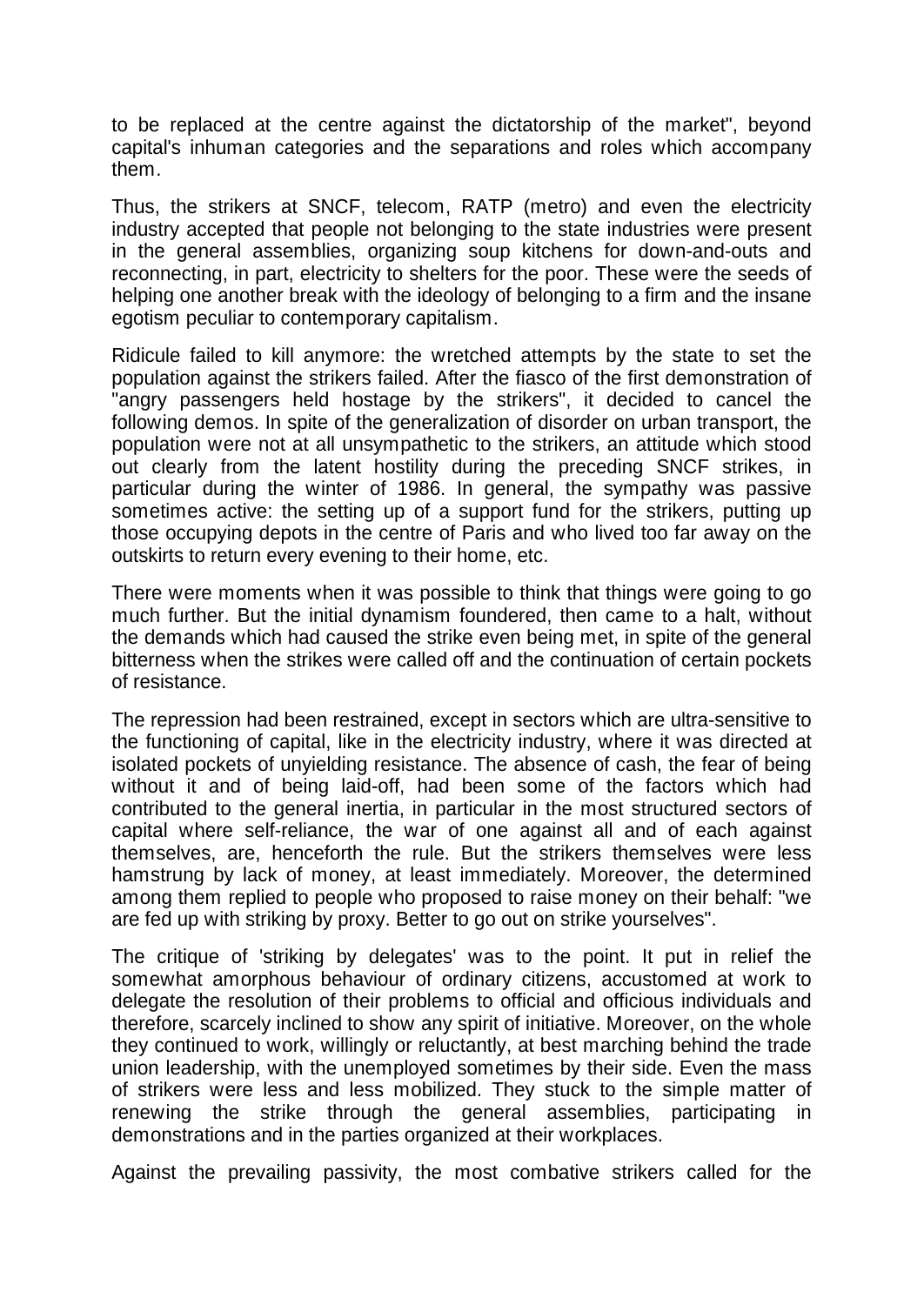"generalization of the strike". The formula was ambiguous: it meant they considered their own activity, the strike they had embarked on, as the obligatory reference point for all potential revolts.

The unblocking of the situation could not come from a simple increase in the number of strikes. The extension was, in part, subordinate to radicalization, to bypassing the limited character of the initial initiatives which had stirred the mass of protesters. The contradiction between the breadth of the protest and the near general absence of a subversive perspective was clear to those who had not lost their clarity. In spite of their combativity, the protesters had stumbled over two essential questions, that of the function of work and concomitantly, the role of the state and in particular, the welfare state.

The strikers in the state sector were rejecting the devalorization of their situation. But they had accepted as unassailable their alleged mission, to be at the 'service of all citizens'. They had valorized what their survival was based on: their work. They endowed it with unique virtues whereas in this case, as elsewhere, work has become something very functional, with no particular meaning to workers except that it allows them to have money and be recognized as citizens. Their only uniqueness is in being an integral part of the state's communication system.

Furthermore, the state workers who had been able to profit from the weakness of the latest technology in their workplaces had not understood the modifications these had already led to in the rest of society. They were hoping their strike would paralyse the economy in its entirety and would therefore force the State to give in over the essentials. Nothing of the sort happened.

In the Paris region, the transport blockade had been total, much more so than in the winter of 1986, but the impact had been less. Industry has practically disappeared to the benefit of finance, the press, etc. There the computerization of work processes predominate. Firms have been capable, much more so than previously, of carrying out their essential activities thanks to flexi-time and the use of home-based computer terminals. Some managers had hesitated to put similar measures into operation because they were in doubt about the enthusiasm of their personnel and preferred to have them under their watchful eye in order to control them. Moreover, the nature of work did not always permit it, in particular in the retail trade. But the tone was set.

The concept of a communication network less and less overlaps that of the transport network. To increase the pressure, it would have been necessary for strikers to block other networks which was difficult to achieve without the connivance of employees in telecom, the electricity industry, etc. The strike in the electricity industry (EDF) could have had a much greater impact to the degree where the communication network couldn't function without electricity. But the trade union leadership, aware of the dangers, broke the few strikes which took place in the electricity industry and warned the over-excited against "acts which endangered the security of power stations and the grid".

Behind the fixation on retaining acquired privileges, there appeared ambiguities at the same time towards the welfare state. For example, calls for guaranteed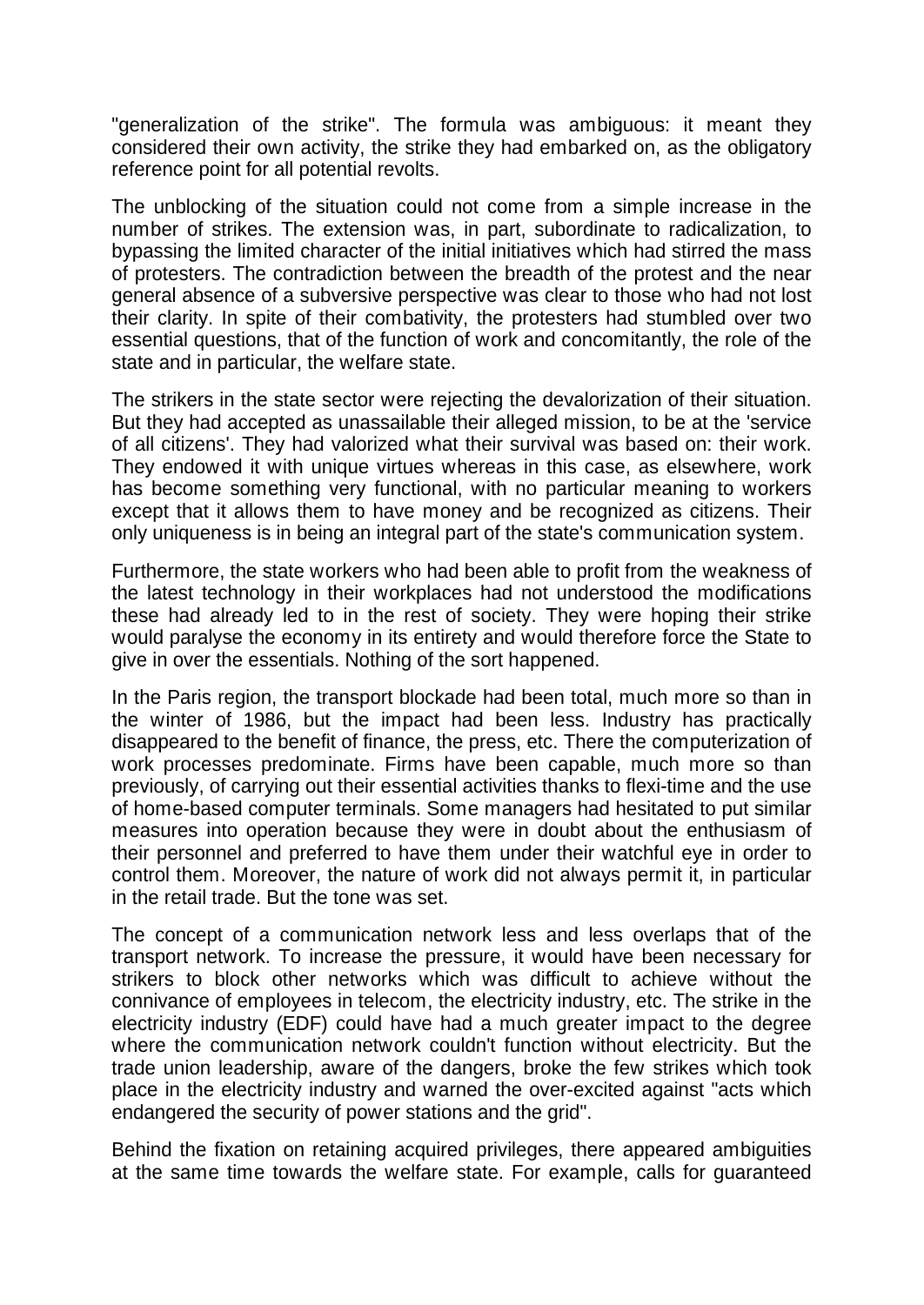employment, even payment for not being employed.

The system of labour protection, put in place after the Liberation, was indispensable for the reconstruction of the basis of the state, and a prelude to the subsequent frenzied accumulation of capital over the next 30 glorious years. Labour power was then considered as the most precious capital. The recent changes within capital, in particular technological changes, have brought into question its centrality and as a consequence, the state treats it as a depreciating commodity whose upkeep is expensive and worthy of being thrown in the waste paper basket.

Moreover, the domination of the welfare state was part of the mentality of being taken care of. It had accustomed citizens to seeing their survival problems taken in hand and decided by a supreme authority in a practically quasi-automatic fashion without there being any need to intervene themselves. This renunciation had been the reverse of protection. In particular, it wasn't for nothing that in the atomization and partial asthenia $\Sigma$ b] that stubborn individuals, because of their hatred of work, fled firms in order to try and live a little. Despite the partial questioning of the welfare state, the need for social security wastes and encourages the partial neutralization of energies which otherwise would become dangerous to society.

To be sure, neo-liberalism is inhuman. But it does no more than reveal the internal essence of capital: for it, the human is only of interest to the degree it is capitalizable. From now on, more than ever, it will be too much. When state power becomes the apologist for labour, it is not because it thinks that the employment of all potential workers remains the primordial condition for the value creating process of capital but in order to try to make good, at the least cost, a life of inactivity, the origin of revolts. The state has a horror of emptiness. So to keep order, any kind of activity is better than none at all - such is the credo of neo-liberalism which has taken over from the apologists of the welfare state. Work remains the best cop even though the mode of contemporary capital's functioning makes the employment of all available human beings practically impossible, even on the cheap.

It might appear paradoxical that some protesters who were indifferent to politics should have granted so much importance to the idea of democracy: faced with the authoritarianism of state power, the defence of citizenship appeared to them indispensable.

In France, the myth of the sovereignty of the people has always been of great importance in the minds of the average citizen. They see there the means of disposing of despotisms, although it resurfaces without cease from the representation they have themselves chosen. But the myth would never have a similar hold on them if the state had not also appeared as their protector with the setting up of the welfare state. Not only did it assimilate, in the last analysis, citizens with workers, but also as workers it protected them somewhat, they and their families, against the upset and risks inherent to wage workers in the service of capital. In France, the welfare state had thus realized up to the end the democratization of the state.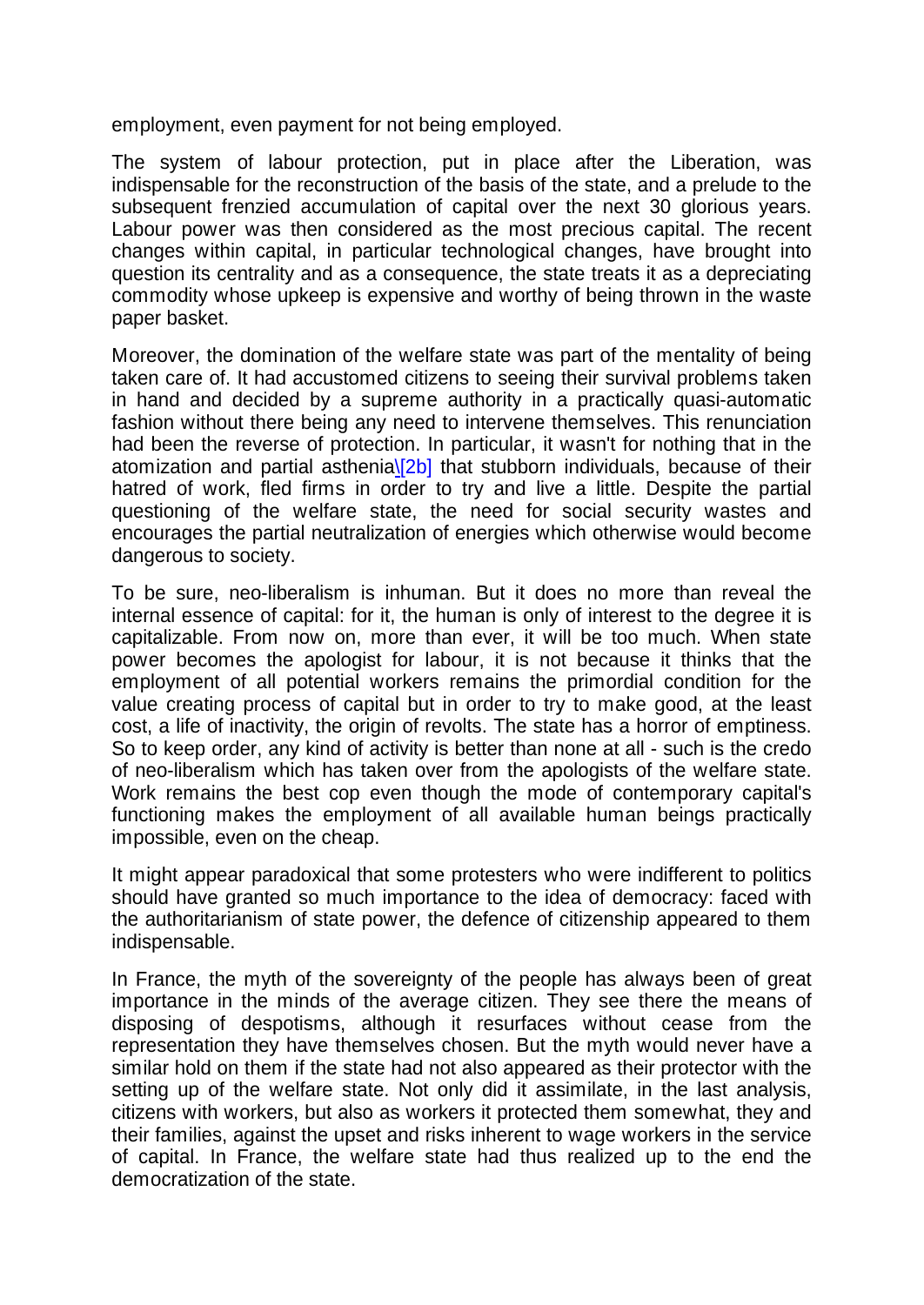From now on, the transformation of capital shall make citizenship appear as a pure political form without a socially effective content. That is why the reduction of the protective role of the state is linked to the partial, and even total questioning by the excluded, of the statute of citizenship. Here also, neo-liberalism plays a revelatory role. Democracy appears, even under a benign appearance, as what it always had been: the domination of capital.

The winter crises also revealed the paradoxes of contestation for official unionism. The protesters have, *en masse*, expressed willy-nilly, their refusal of neo-liberalism following behind union officials to the degree that, with the exception of those in the CFDT, they could make a show of mobilizing them.

It is, however, notorious that in France disaffection with trade unionism has considerably increased over the years. At the risk of abstraction, the period of radicalisation after May '68 had not gone beyond the trade union strait jacket. Rather, it had sanctioned atomization, the dissolution of former combative communities and submission to the imperatives of capitalist restructuring.

But the principal characteristics of the welfare state in France is to have integrated the trade unions, who at times have preserved the facade of contestation, into organs for the protection of labour. '*Paritarisme*' (the equal representation of both sides when management and trade union leaders meet) gave the impression to the trade union rank and file, and continues to give it despite de-unionization, of having a direct hold over state management through the intermediary of their leaders.

From their angle, the majority of trade union bosses were apprehensive; the reduction in the contractual function of the state would mean to them the loss of sinecures and positions even if the tendency to participate in the neo-liberal mode of management was pronounced among them and not only in the CFDT. What's more, they knew that their acknowledgement as partners by state power depended on their being representatives and their capacity to enclose and derail trouble in the enterprises, especially in attracting and controlling the most combative individuals who appeared.

Already for a number of years, the day belonged not to exclusion (except in the CFDT) but to recuperation, in order to try to broaden the base of the pyramid whose mummified summit was in danger of falling to pieces. The development of shop floor delegates was henceforth very different from that of preceding generations. The oldest had often participated in radical groupings which had sprung up after May '68, particularly in workshop committees outside of the main trade unions. The bankruptcy of their revolutionary political pretensions had led them to devote the majority of their energy to rank and file trade unionism even when they were sometimes members of Trotskyist/anarchist groups, etc. The youngest have come from the co-ordinations of winter '86. They are pretty indifferent to trade union labels; not uncommonly they belong at one and the same time to several organizations including the libertarian wing of the CNT. Their combativity is at times real. But, as long as they manoeuvre within a framework of a trade unionism approved by the state, they are tolerated by their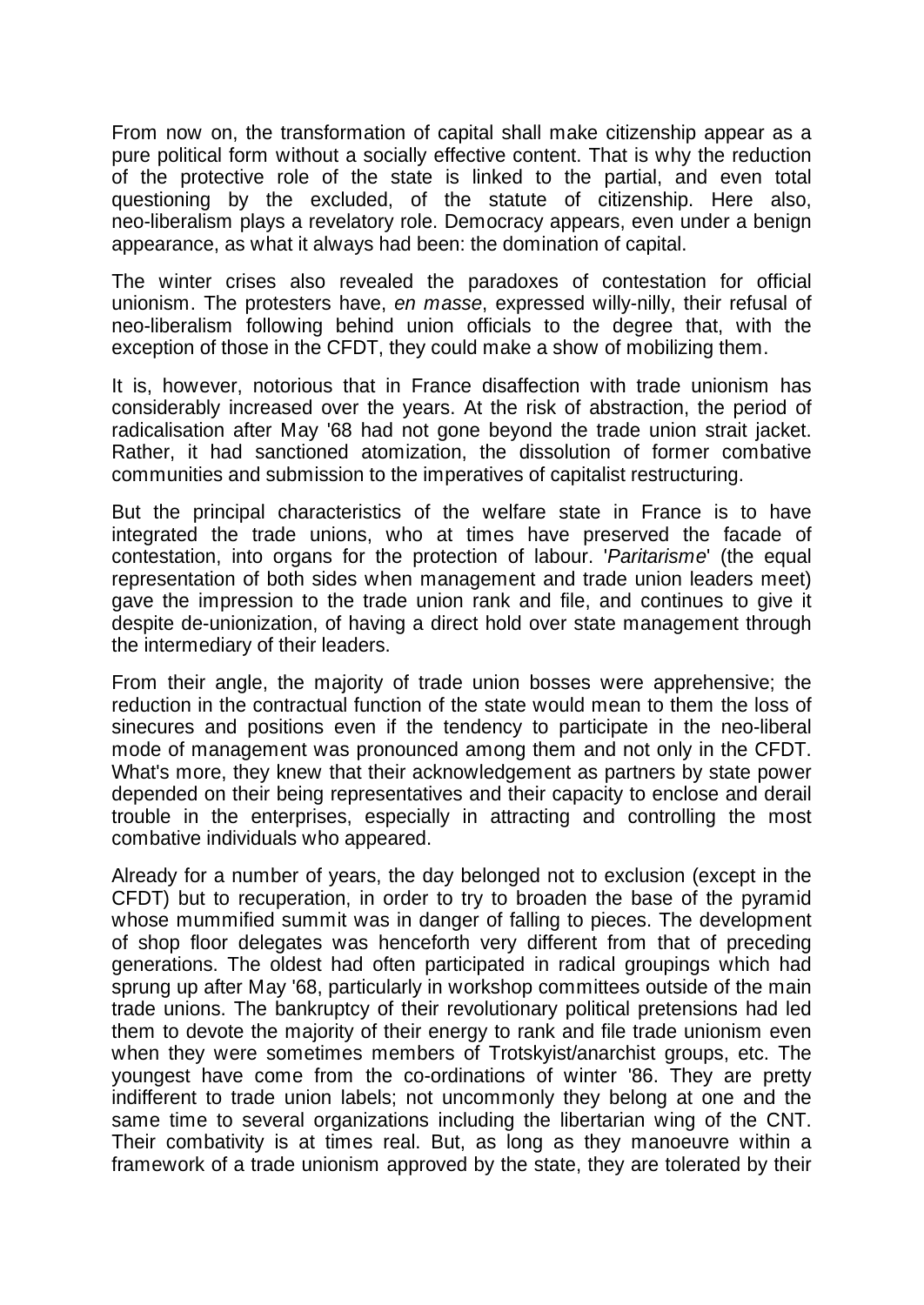leaderships as elements necessary to their survival and to the maintenance of their influence over the incredulous who, for want of anything better, accorded them some credit for trying to limit the damage.

The trade union leadership played the game well. The basis of their subtle sabotage was double language. They had, in part, consigned to the basement their stall-holder slanging matches and sought to consolidate, for the moment at least, the branch on which they were sitting and which they had contributed to sawing through. Hence the demagogic appeals to a "unitary inter-trade action through the generalization throughout the country of strikes and demonstrations for the scrapping of the Juppé Plan". In reality they refused to extend the strikes, in particular in the electricity industry (EDF), monopolizing speech and communication in the strikers' assemblies, controlling demonstrations and causing them to degenerate into inoffensive, repetitive marches in which the aim was exhausting their energies and preventing the most radical of them taking over the local branches after their own fashion. $[3]$ 

The winter crises confirmed the breakthrough of a renewed rank and file trades unionism recomposing itself outside of traditional confederations, very much upsetting the different leaderships, in particular the leadership of the CFDT. From now on the model is the SUD.

The frequent references by the founders of the SUD to the origins of revolutionary syndicalism, indeed of anarcho-syndicalism for those who are also members of the CNT, to the original trade unions and to the first associations which had as their objective the emancipation of the workers, can develop illusions. Likewise their hostility to the most narrow-minded corporatism.

But their steps were more the result of the exclusion imposed by the leadership of the CFDT than of any critical reflection. In reality, they are participating in the renewal of trade unionism, a renewal based both on taking up the theme of self-management and the taking into account of the phenomenon of exclusion, up to then neglected by the main unions. They combine the traditional defence of the right of state employees with the defence of the workless, the homeless and illegal immigrants, participating in the creation of charitable organizations and multiplying contacts with those religious and lay people who are taking over from the state in matters of social assistance.

The SUD is already an integral part of a combination movement such as the purest democrats of our epoch dream of, champions of "the defence of civil society against the attacks of state power". But the renovated combination movement is rotten even before flowering: it is born out of the decomposition of the former professional trade unionism, based on the identification of individuals with their type of work, and from the emergence of new reformist associations based on the aim of integrating into the world of work all those who have been excluded, so that they become citizens in their entirety. In spite of the good will of a number of SUD members, this atypical trade unionism, as they like to call it, has nothing revolutionary about it.

The irony is that the bureaucratism of the main unions does not stop them from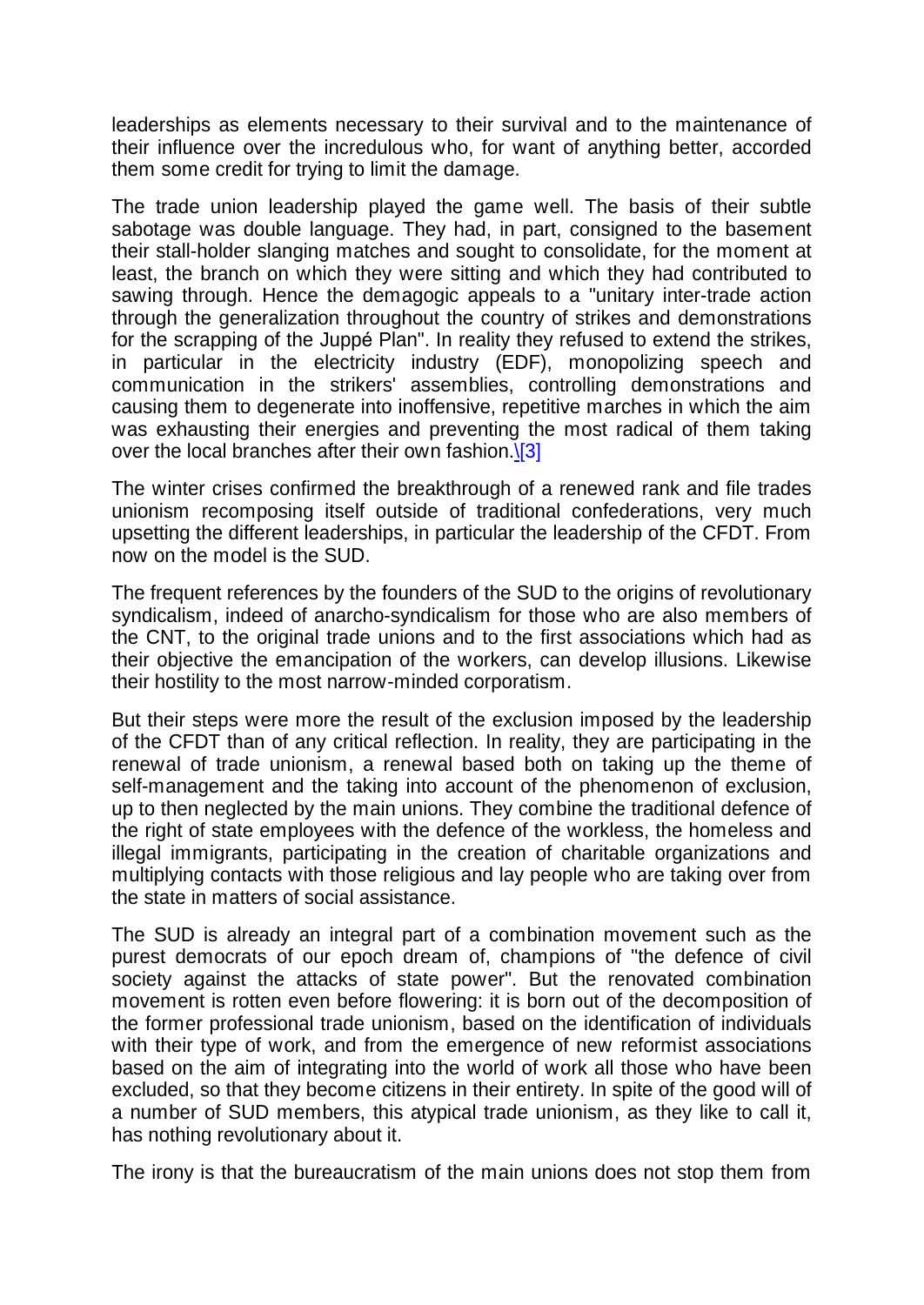participating in the institutional mechanisms in the state industries, in particular, in elections which allow them to be recognized by the state as the official representatives of the staff. The notion of not abandoning the terrain of power-sharing institutions (from workers' committees to administrative councils) to the managers is completely worn through. The terrain is full of pitfalls, delegates are admitted as co-managers of labour-power.

Faced with the institutionalization of the SUD, some protesters propose to limit the duration of delegates' participation in the co-management organizations and even to elect and revoke them on the basis of only the decisions taken in general assemblies and strike committees. But no formal procedure has ever impeded the appearance of a hierarchy within the institutions even when the base is regarded as sovereign. As long as individuals express the need to be represented, they are always confronted by the fact that the representation that they have chosen escapes their control.

It is customary in France for demonstrators to try to get round obstacles encountered in concrete struggle through a recourse to abstract recipes. Faced with the inability to understand what was shackling the development of the content of the movements unfolding, there was a return to apologetics regarding well-known forms. But, detached from the context that gave them life and meaning, they were nothing more than dead, hollow formulas, phantoms which no longer arouse fear in the holders of state power and their acolytes in the trade union hierarchy. Because the trade unions, for fear of throwing petrol on the fire, have avoided using the term general strike, some protesters thought they saw in it a miraculous solution. But whatever their good intentions, they have only tried to outbid their rivals.

The general strike of May '68 constituted their blue-chip stock *par excellence*. In so doing, they no longer demonstrated any critical spirit. For the mass radical movement which broke out then had already passed the very limited confines of the general strike. It began to question work and many other aspects of daily survival: the family, school, urbanism, etc. Under the control of the unions, the occupations quickly shut themselves away and sometimes turned hostile to anything which wasn't to do with the corporate struggle. So leave the dead in peace. The wheel has turned. The structure of society has undergone an in-depth transformation with the commodity invading the totality of relations plus the near total demolition of working class communities which had, in spite of their corporatism, put up a resistance to capital. It has become impossible in France to identify the modern islets of contemporary capitalism, workers and non-workers, with the former workers of industrial capitalism which then constituted the heart of the economy, with the exception of, partly, state industries and what remains of the classical industrial firms.

To go on strike is not reduced in importance because work, as a feature of the domestication of individuals, remains the basis of society's functioning. But the general disruption of the work process throughout the country is, less than ever, the model for combat for every particular revolt. The ensemble of roles and the strait-jackets which suffocate us overwhelm the confines of work. Henceforth,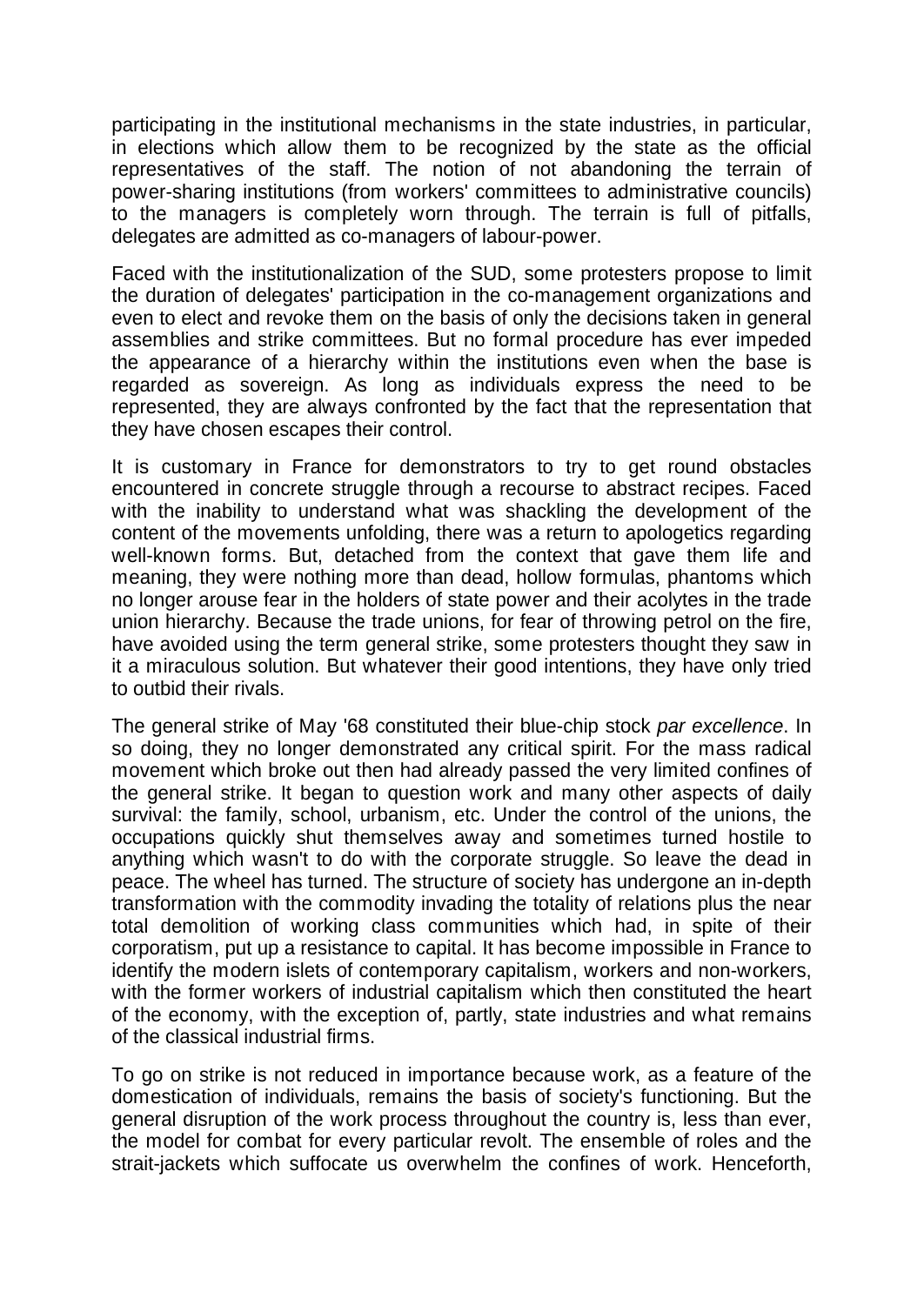work disruptions are only one of the moments of the movements of insubordination against state power and contemporary society. Witness the urban riots endemic to the megalopolis of the most advanced countries which already, in spite of the limited character of their objectives, are certainly no less characteristic of the manifestation of revolt in our epoch.

It is impossible to say today what will happen tomorrow. The outcome of the winter movement has not been settled in advance. In relation to those of the recent past it has achieved some advances but, at the same time, it has revealed the existence of enormous obstacles. Of course these are not, *a priori*, insurmountable and must not become the pretext for kow-towing. Nothing is inevitable, and as the celebrated saying recalls: 'the power of the masters also rests on the weakness of the slaves'.

However, it none-the-less remains true that historical conditions have been modified. The Juppé Plan is not the only fruit of the neo-liberal fads of the technocrats in delirium who are today in power in France. In this case the mass strikes of winter would have been enough to cause its withdrawal. But behind them looms the menacing shadow of the real enemy whose managers they only are. The enemy is global capitalism which has decided, on a planetary scale, to deliver the *coup de grace* to those it has not yet got under control. It's also the reason why the shrewd Juppé Plan has the capacity to take a lot of punishment.

Moreover, the victims of neo-liberalism are in a corner. On the one hand, the oldest are scarcely enthused by the programmes coming from bygone periods which in general were reformist. On the other hand, young people have grown up in the shadow of the crises, in an atmosphere of generalized nihilism, which characterizes contemporary capitalism.

Even when the determination to unravel it is real, the absence of a global perspective for overcoming the survival which envelopes them condemns them to explosions of anger which are considerable but without any follow up at the moment, when even a simple resistance to the encroachment of capital is a very arduous thing to achieve. Capital has always taken back what it granted the night before and one cannot appraise the winter movement in terms of a balance sheet. But the non-satisfaction of basic demands had a part to play in the feeling of powerlessness. We don't only live for the pleasures of the flesh but when they aren't to be had those of the spirit offer no consolation.

The absence of great aims does not prompt the use of great means except in very particular situations. Power understood this. In spite of the fear the massive work stoppages in state industries aroused in them, they relied more on the likelihood of decay than on savage repression and gave way to sectional demands only to accelerate the decomposition.

A handful of "irreducibles" $\sqrt{4}$  in Paris and the regions, in order to struggle against defeatism and the return to atomization following the return to work, have taken it upon themselves to think and act in a co-ordinated fashion in expectation of a hypothetical resumption. The initiative is not without interest. But it is essential to comprehend that it cannot be a matter of reconstituting the action committees,